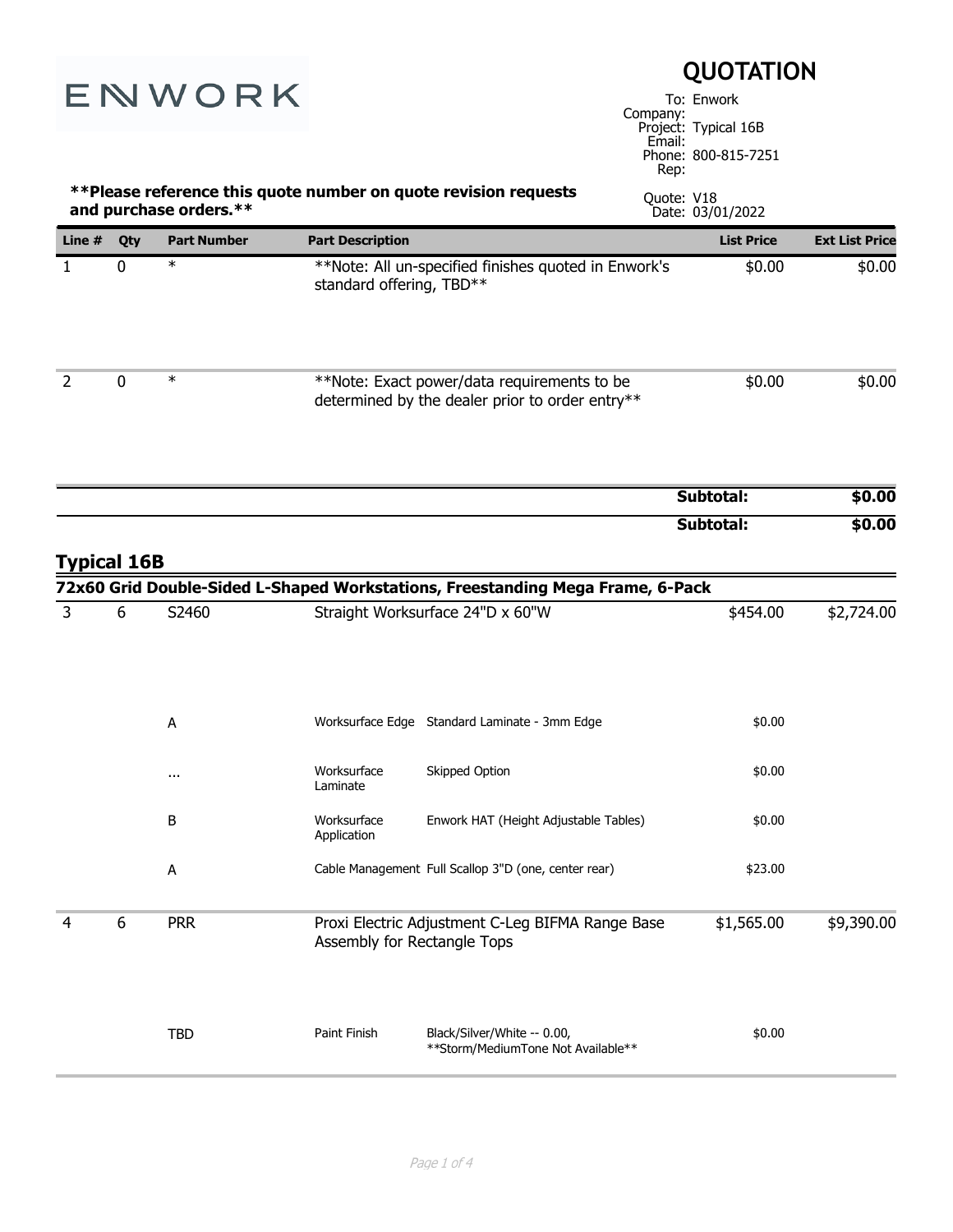| Line # | Qty | <b>Part Number</b> | <b>Part Description</b>                                                                   | <b>List Price</b> | <b>Ext List Price</b> |
|--------|-----|--------------------|-------------------------------------------------------------------------------------------|-------------------|-----------------------|
| 5      | 1   | U72EB2R            | Grid End of Run Mega Frame, Rail Top Cap, 72W, 2<br>Sided Power and 2 Beltways            | \$1,606.00        | \$1,606.00            |
|        |     | $\mathbf{1}$       | Circuit 1 for standard 5-Wire, 3-Circuit<br>Powerway Option<br>Powerway, Grey Receptacles | \$0.00            |                       |
| 6      | 1   | U72MB2R            | Grid Mid Mega Frame, Rail Top Cap, 72W, 2 Sided<br>Power and 2 Beltways                   | \$1,568.00        | \$1,568.00            |
|        |     | $\mathbf{1}$       | Powerway Option<br>Circuit 1 for standard 5-Wire, 3-Circuit<br>Powerway, Grey Receptacles | \$0.00            |                       |
| 7      | 1   | U72EB2R            | Grid End of Run Mega Frame, Rail Top Cap, 72W, 2<br>Sided Power and 2 Beltways            | \$1,606.00        | \$1,606.00            |
|        |     | $\overline{2}$     | Circuit 2 for standard 5-Wire, 3-Circuit<br>Powerway Option<br>Powerway, Grey Receptacles | \$0.00            |                       |
| 8      | 6   | USUFB72            | Grid Tackable Fabric Tile for Mega-Frame, Upper,<br>72Wx12H                               | \$430.00          | \$2,580.00            |
|        |     | $\cdots$           | Fabric Suffix List<br>Skipped Option                                                      | \$0.00            |                       |
|        |     |                    | **Choose from Camira Era, Rivet, Manhattan, Carlow or Lucia fabrics**                     |                   |                       |
| 9      | 3   | UMTP72             | Grid Topper Screen, Acrylic, 72Wx11.25H                                                   | \$338.00          | \$1,014.00            |
| 10     | 6   | <b>UG60</b>        | Laminate Desk Mounted Privacy/Modesty Screen,<br>60W (actual 58.88)                       | \$544.00          | \$3,264.00            |
|        |     | $\cdots$           | Std Laminate<br>Skipped Option                                                            | \$0.00            |                       |
|        |     |                    | **Note: Bracket moved to accomodate riser**                                               |                   |                       |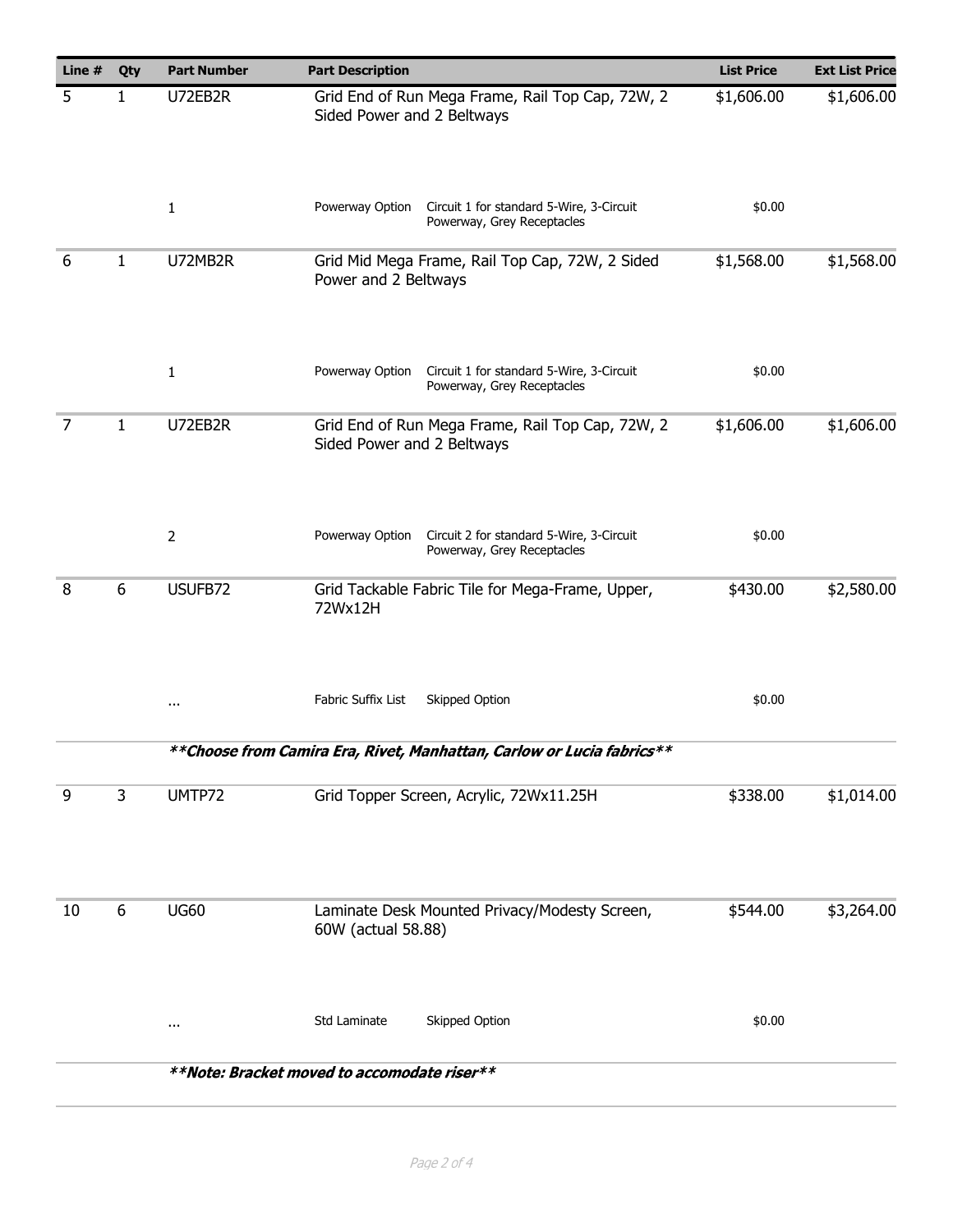| Line # | Qty          | <b>Part Number</b> | <b>Part Description</b>                                                       | <b>List Price</b> | <b>Ext List Price</b> |
|--------|--------------|--------------------|-------------------------------------------------------------------------------|-------------------|-----------------------|
| 11     | 6            | UG60T              | Tackboard for UG60 Screen                                                     | \$278.00          | \$1,668.00            |
|        |              | $\cdots$           | Fabric Suffix List<br>Skipped Option                                          | \$0.00            |                       |
|        |              |                    | ** Choose from Camira Era, Rivet, Manhattan, Carlow or Lucia fabrics**        |                   |                       |
| 12     | 3            | UCATLEG36          | Solano Foot Steel T-Leg for Beltway Below<br>Worksurface                      | \$320.00          | \$960.00              |
|        |              | $\cdots$           | Skipped Option<br>Paint                                                       | \$0.00            |                       |
| 13     | $\mathbf{1}$ | UCATLEG36H         | Solano Foot Steel T-Leg, Infeed Hole, for Beltway<br><b>Below Worksurface</b> | \$324.00          | \$324.00              |
|        |              | $\cdots$           | Skipped Option<br>Paint                                                       | \$0.00            |                       |
| 14     | 6            | A2PHFB             | Apex Hanging File Bars for side-to-side filing, for<br>ONE drawer             | \$19.00           | \$114.00              |
| 15     | 1            | UPHASE72M          | Power Infeed, Metallic Liquid Tight, Hardwire, 72"                            | \$246.00          | \$246.00              |
| 16     | 1            | <b>UYCONN</b>      | Ambition/Grid Y Connector (for Standard 5-Wire<br>3-Circuit Powerway ONLY)    | \$34.00           | \$34.00               |
| 17     | 12           | <b>PDGR</b>        | Universal Cable Gripper, 5 openings                                           | \$34.00           | \$408.00              |
|        |              |                    |                                                                               | Subtotal:         | \$27,506.00           |
|        |              |                    |                                                                               | Subtotal:         | \$27,506.00           |